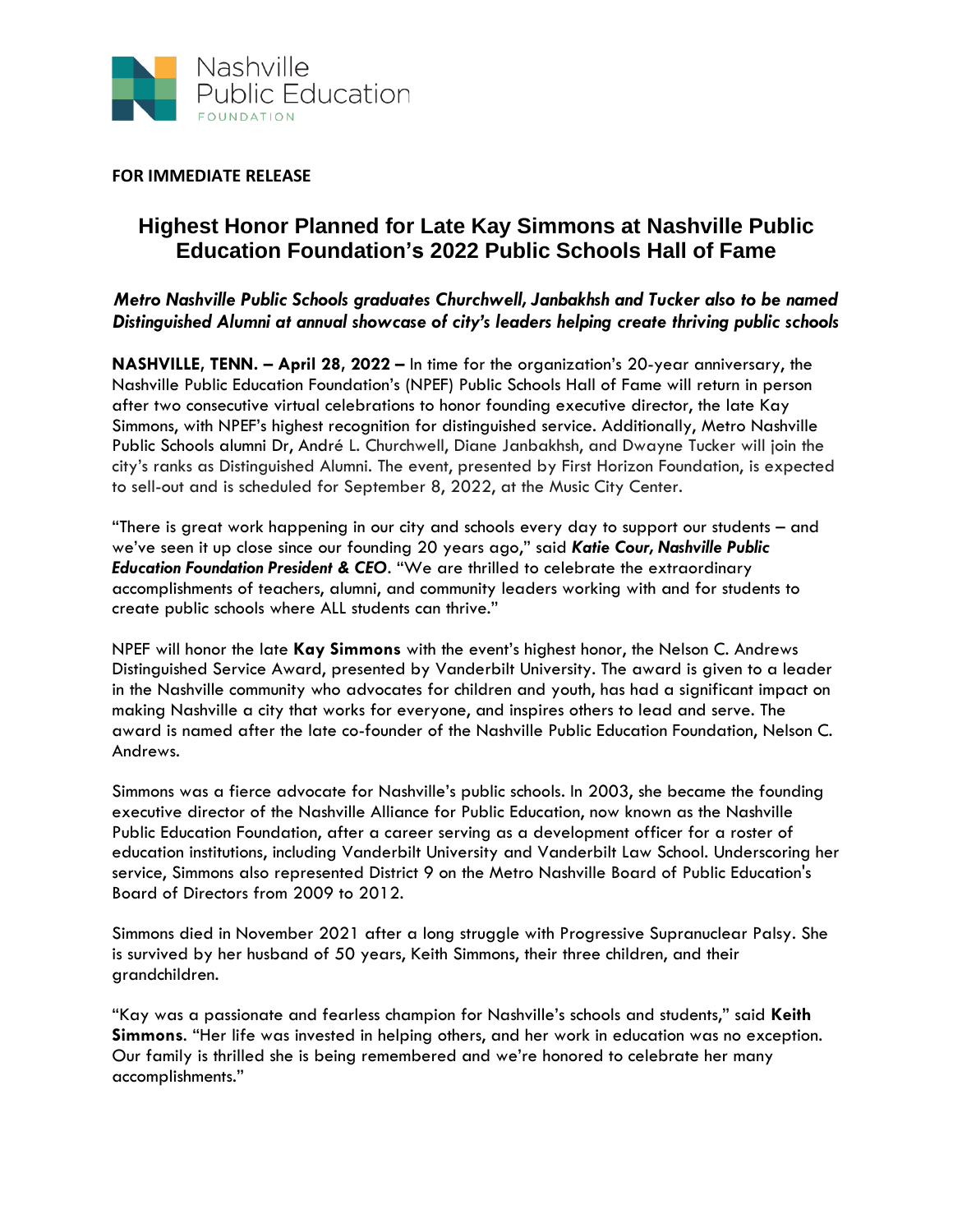Additionally, three MNPS graduates will be honored with the Distinguished Alumni Award, presented by Belmont University. The award is a celebration of graduates of Metro Nashville Public Schools who have displayed leadership in their professions, have made significant civic, business, and/or community contributions, and have positively impacted the lives of others. The 2022 Distinguished Alumni are:

- **Dr. André L. Churchwell,** a graduate of East High School (now East Nashville Magnet High School), serves as the Vice Chancellor for Equity, Diversity, and Inclusion and Chief Diversity Officer for Vanderbilt University. He is also a Professor of Medicine (Cardiology), a Professor of Radiology and Radiological Sciences, and a Professor of Biomedical Engineering at Vanderbilt, and served on the Board of Trustees for Cumberland University from 2015 to 2020. He has been named one of the "Top 15 Most Influential African-American Health Educators" by Black Health Magazine.
- **Diane Janbakhsh**, a graduate of John Overton High School, is the founder and executive director of the Hispanic Family Foundation and owner of Plaza Mariachi, two organizations that support and empower Nashville's Hispanic communities. She is also the co-owner of TLBC Media, the largest Spanish radio network in the Southeast United States. She serves on several boards, including the Bethel World Outreach Women's Council and Vanderbilt Lifelight Diversity Cabinet.
- **Dwayne Tucker**, a graduate of North High School, is the CEO and founder of DT Consulting and currently serves as CEO for LEAD Public Schools. He serves on several boards, including as former Board Chair for the Tennessee State University Foundation. Prior to his work in education, he was a senior executive with over thirty years of leadership in human resources and corporate strategy in entrepreneurial and Fortune 500 companies.

In addition to the Nelson C. Andrews Distinguished Service Award and the Distinguished Alumni Awards, NPEF will later announce two other award honorees at the Public Schools Hall of Fame, including:

- The Thomas J. Sherrard Inspiring Innovation Award, presented by Nissan, will recognize two outstanding organizations making a difference for Nashville's students. Each Inspiring Innovation honoree will be awarded a \$5,000 grant to further their mission.
- The Annette Eskind Inspiring Educator Award, presented by UBS, will honor two MNPS teachers who have demonstrated an incredible dedication to students through the unpredictable changes and challenges of the pandemic. Each Inspiring Educator receives \$2,500 along with an additional \$2,500 for their schools to support their work.

For 18 years, NPEF has honored Nashville individuals and organizations committed to supporting the city's public schools and students during the annual Public Schools Hall of Fame. This year's event is co-chaired by **Lisa Ferrelli**, a 2021 Hall of Fame Distinguished Alumni honoree and a Senior Vice President at Bank of America, and **Alfonzo Alexander**, the Chief Ethics and Diversity Officer of the National Association of State Boards of Accountancy (NASBA), who serves on the NPEF board of directors.